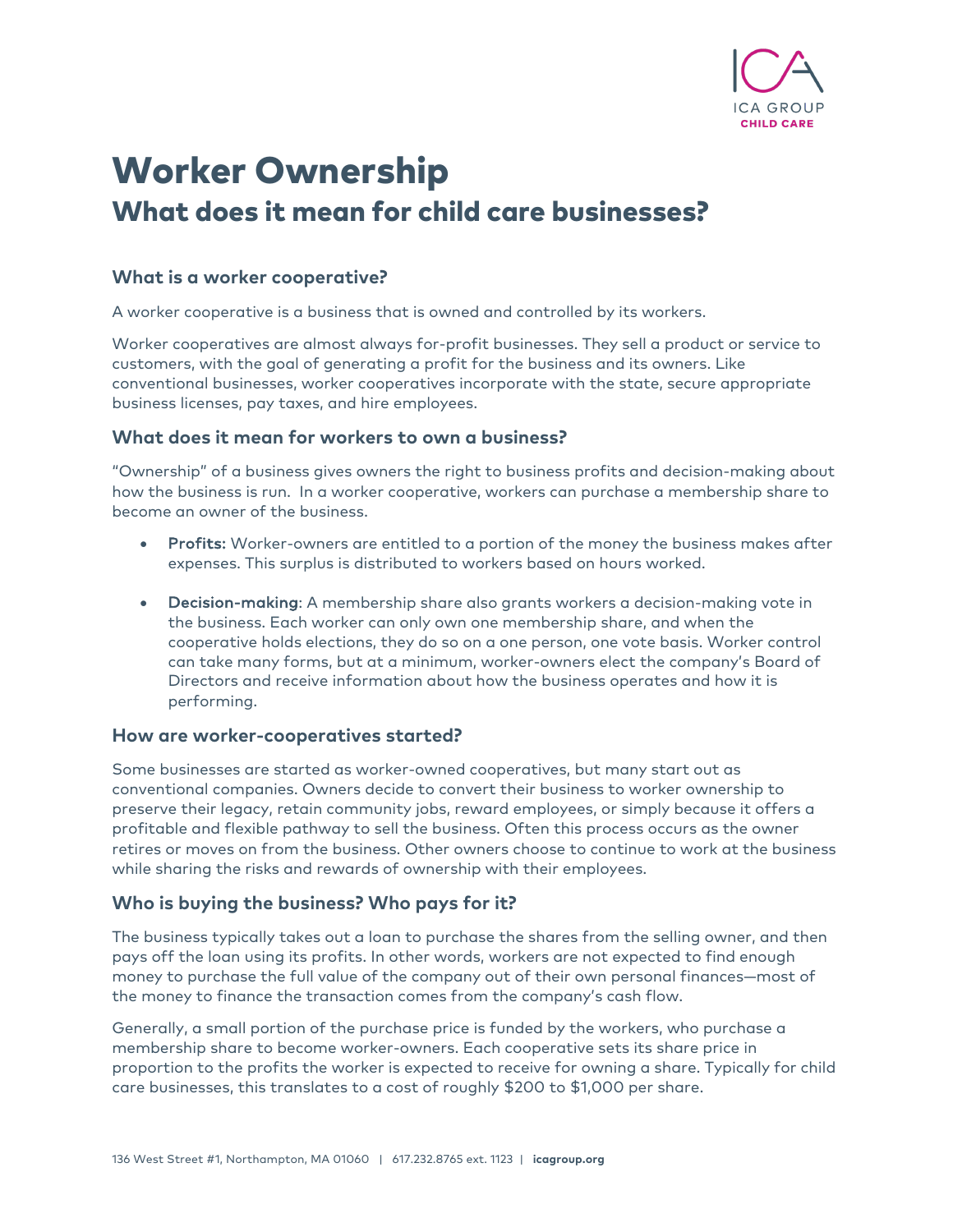

## **Is this the same as a management buy-out?**

No. In a conversion to worker ownership, the shares of the business are transferred from the existing owners to a broad base of employees. All workers who meet certain basic eligibility requirements (such as length of time at the company or hours worked), have the opportunity to become owners, not just management or a small group of workers. In the future, as new workers join the business and meet eligibility requirements, they too will have the opportunity to become owners.

#### **How does the conversion to worker ownership work?**

The ICA Group works with business owners of all types to convert their firm to a worker cooperative. We provide simple, straightforward tools designed to ensure that the interests of all parties are addressed. Every business is unique, and so are the objectives of the owners who wish to sell their business. We'll walk you through the three basic phases of transferring your business to your employees:

- Owner Planning. ICA works one-on-one with the owner to determine whether a conversion to worker ownership will work for their business and meet their personal and financial goals.
- Worker Engagement. Through a series of presentations and trainings, ICA supports workers in learning about worker ownership, developing the skills needed to take over the business, and structuring the new entity.
- Transaction Execution. ICA supports both workers and owners in completing the legal and financial transaction.

#### **Who makes the decision to convert the business?**

Many decisions are made in the process of converting the business to worker ownership by many stakeholders. Rather than one yes or no decision, conversions are a structured, staged process of information sharing and decision making.

- The Owner: Typically, it is the selling owner who decides to start exploring worker ownership. The owner also decides what conditions need to be met in order to sell to the workers, including selling price, any seller financing, and transaction timeline.
- The Staff: Once the owner is certain that they want to pursue conversion to worker ownership, workers are presented with the opportunity and given a chance to shape what the converted business will look like. Generally, a committee of interested workers, with the support of the owner and the ICA Group, works to develop new organizational policies. This committee gathers input and feedback from all workers throughout the process to ensure that a number of workers will pursue ownership.
- Individual Workers: As the transaction structure and new organizational policies are finalized, each individual worker decides whether to purchase a member-share and become an owner.

For both owners and workers, these decisions can be challenging and emotional. Building trust and sharing information throughout the process are necessary for a conversion to succeed.